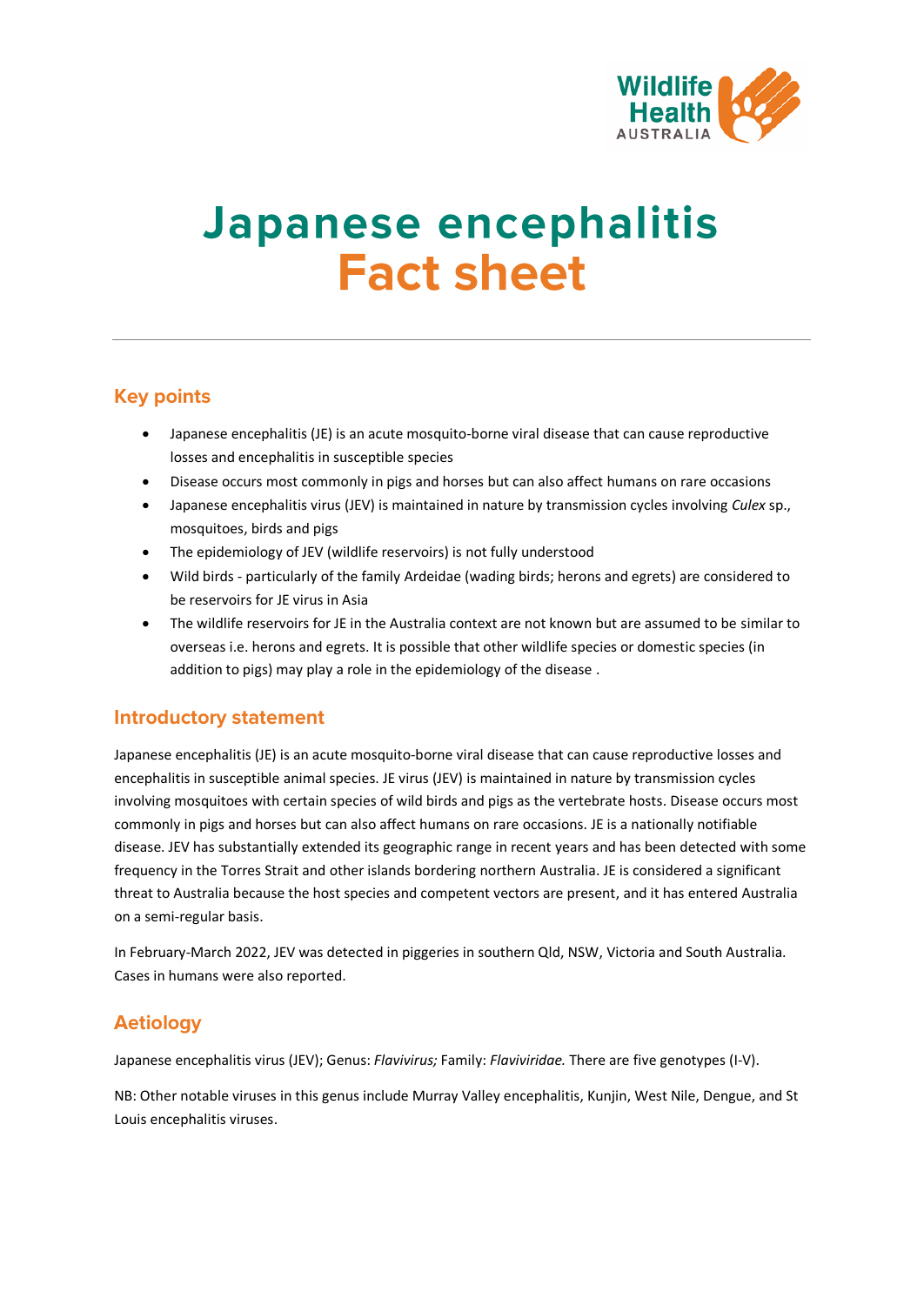Grouping (non-taxonomic): Arbovirus (Arthropod borne virus, see separate factsheet on Arboviruses for more details).

#### **Natural hosts**

JE virus (JEV) is maintained in nature by transmission cycles involving mosquitoes (primarily *Culex* sp.) with certain species of wild and domestic birds and pigs as the vertebrate hosts.

The primary (reservoir) host of JEV is believed to be wild birds, especially those in the family Ardeidae (herons and egrets) (van den Hurk et al. 2009a).

Domestic pigs are the principle amplifying hosts of JEV, especially in epidemic areas, and may act as maintenance hosts in endemic areas (Mackenzie et al. 2007). Birds may also play a role as amplifying hosts in areas where pigs are not present (van den Hurk et al. 2009a).

JEV can infect a wide range of species although few species develop signs of disease.

**Clinically affected hosts** include horses, donkeys and humans. These are all considered dead-end hosts as the level of viraemia is too low to allow infection to be transmitted. Less than 5% of human infections develop signs of disease (Hills et al. 2015).

**Clinically unaffected hosts** include cattle, sheep, goats, dogs, cats, rodents, bats, reptiles and amphibians. These species can become infected with JEV but rarely, or never, show clinical signs of disease. It is not known if other Australian wildlife species can develop clinical disease or act as reservoirs for JEV.

#### **World distribution**

JEV occurs in temperate and tropical regions of eastern and southern Asia, in south-east Russia, and sporadically in Papua New Guinea and the Torres Strait islands. The geographic range of JE has expanded considerably in the last four decades. Major epidemics have occurred when the virus spread into new areas, e.g*.* India in the late 70s.

#### **Occurrences in Australia**

JE has been considered exotic to mainland Australia. Until 2022, sporadic cases had been reported in the Torres Strait and one human case from the Tiwi Is in the NT (NT government 2022).

In 1995, three human cases, (two fatal) occurred on Badu Island in the Torres Strait (van den Hurk et al. 2006). In 1998, another case was reported from Badu Island (Australian Department of Health and Ageing 2004). Shortly after, a fisherman contracted JE in the Mitchell River area on the west of Cape York Peninsula (Ritchie and Rochester 2001). This was the first known human case acquired on the Australian mainland. Seroconversion has also been documented in sentinel pigs on Cape York Peninsula (Australian Department of Health and Ageing 2004). In 2004, JEV was isolated from a mosquito on the Cape York Peninsula (Hanna et al. 1996). Strong winds, such as those associated with cyclones, are suspected to be capable of blowing infected mosquitoes from Papua New Guinea into northern Australia (Hanna et al. 1999).

In 2021 a human case was reported from the Tiwi Is in the NT (NT government 2022).

In February-March 2022, after an extremely wet spring and summer, JE was detected and confirmed in piggeries in Vic, southern Qld NSW and SA. JEV had not previously been shown to have established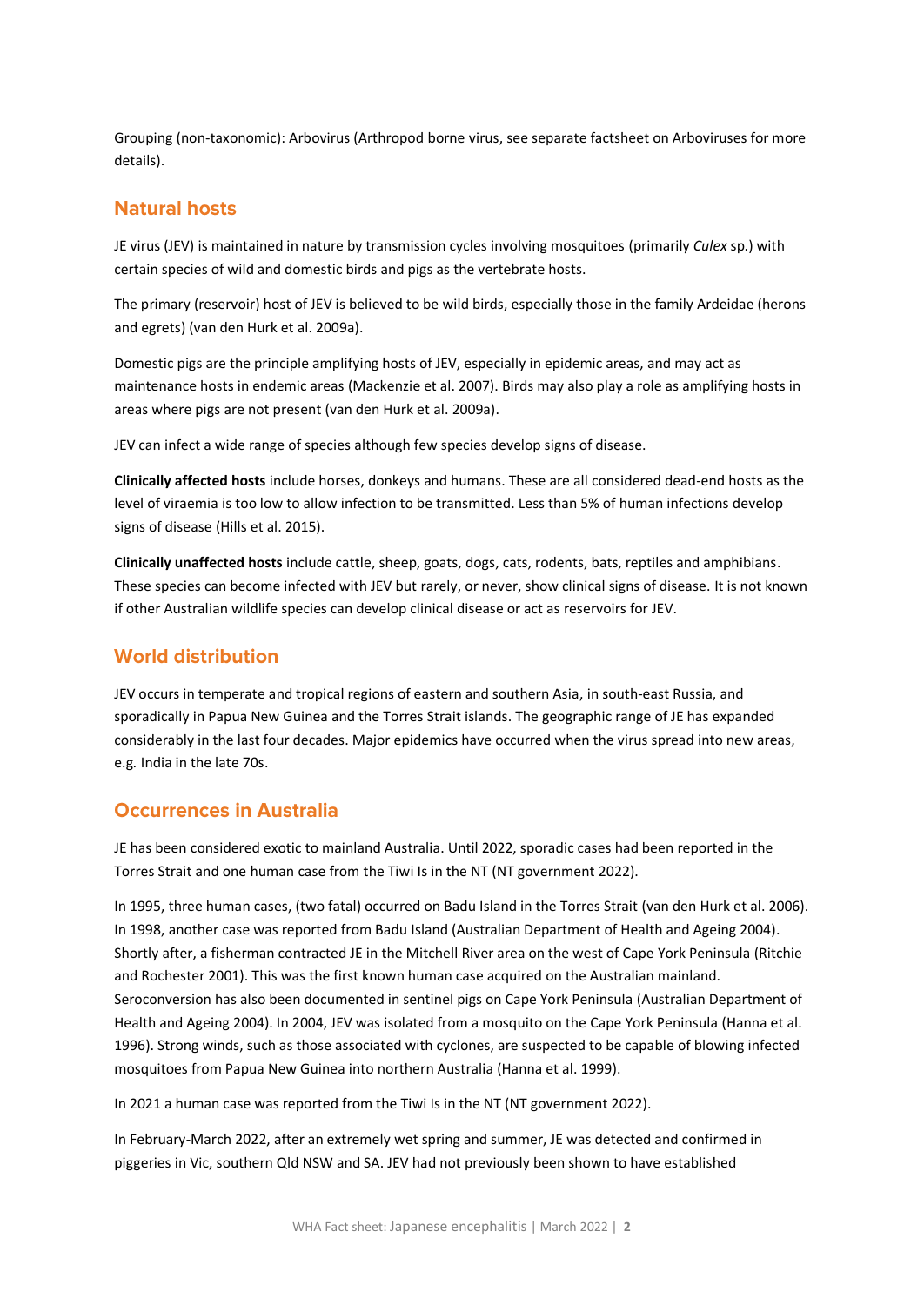transmission on mainland Australia. Weather conditions (above average rainfall and warmer minimum temperature) may have been contributing factors in this event (Australian government 2022).

# **Epidemiology**

JEV is maintained in nature by transmission cycles involving *Culex* sp. mosquitoes and certain species of wild and domestic birds and pigs as the vertebrate hosts. Wild birds (particularly of the family Ardeidae (wading birds; herons and egrets) are believed to act as reservoir hosts and pigs act as amplifying hosts for JEV (van den Hurk et al. 2006).

JEV is transmitted via the bite of a competent mosquito vector and has been isolated from more than 30 mosquito species. Transmission of the virus via semen from infected boars is also possible (Hanna et al. 1999). It is uncertain if transmission via infected milk is possible (Hanna et al. 1999; van den Hurk et al. 2006).

Certain insectivorous animals (e.g. lizards and bats) may contract the virus after ingesting infected mosquitoes. Horses, humans and ruminants are considered to be dead-end hosts. It is not known if other affected species of Australian native wildlife could act as reservoirs for this virus (Hanna et al. 1999; van den Hurk et al. 2003).

Overseas, transmission generally occurs in agricultural zones, particularly in the vicinity of pig farms and irrigated areas such as rice paddies. *Culex tritaeniorhynchus* is the primary vector of JEV in Asia and thrives in the rice paddies of south-east Asia where wading birds also flourish (Animal Health Australia 2020). Within Australia, *Cx. annulirostris* is considered the likely primary vector, although *Cx. gelidus* and *Cx. palpalis* are also competent vectors (Animal Health Australia 2020). Research on mosquito feeding patterns in northern Australia indicates that marsupials, particularly the agile wallaby (*Macropus agilis*), are preferred to feral pigs and birds by these mosquito species (van den Hurk et al. 2009a). As marsupials are thought to be inefficient hosts for the transmission of JEV, it is possible that the lack of establishment of the virus in Australia was in part due to the known competent vector mosquito species preferring to feed on macropods rather than pigs or birds (Hanna et al. 1999; Animal Health Australia 2020).

Studies have proposed that the main overwintering mechanisms of JEV in Japan might be reintroduction by wild birds and extended incubations in amphibians, reptiles and bats (van den Hurk et al. 2009b).

In the Australian north, the movements of wild birds and local human populations (with possible associated introduction of vectors or pigs) have been considered to pose a risk for introduction of JEV. In addition, feral pigs are considered an abundant and widespread potential wildlife amplifying or reservoir host.

A study showed experimental transmission of JEV from the black flying-fox, *Pteropus alecto*, to *Cx. annulirostris* mosquitoes, despite the absence of detectable viraemia in the host. Infection ratesin recipient mosquitoes were low, however the authors suggested that this species might play a role in the dispersal of JEV, because of the high population densities of flying-foxesin roosting camps, coupled with their migratory behaviour (van den Hurk et al. 2009a; Hall-Mendelin et al. 2012).

#### **Incubation period**

- Humans: 6-16 days
- Pigs: 1 day
- Horses: 8-10 days
- Herons: 1-2 days (van den Hurk et al. 2009b)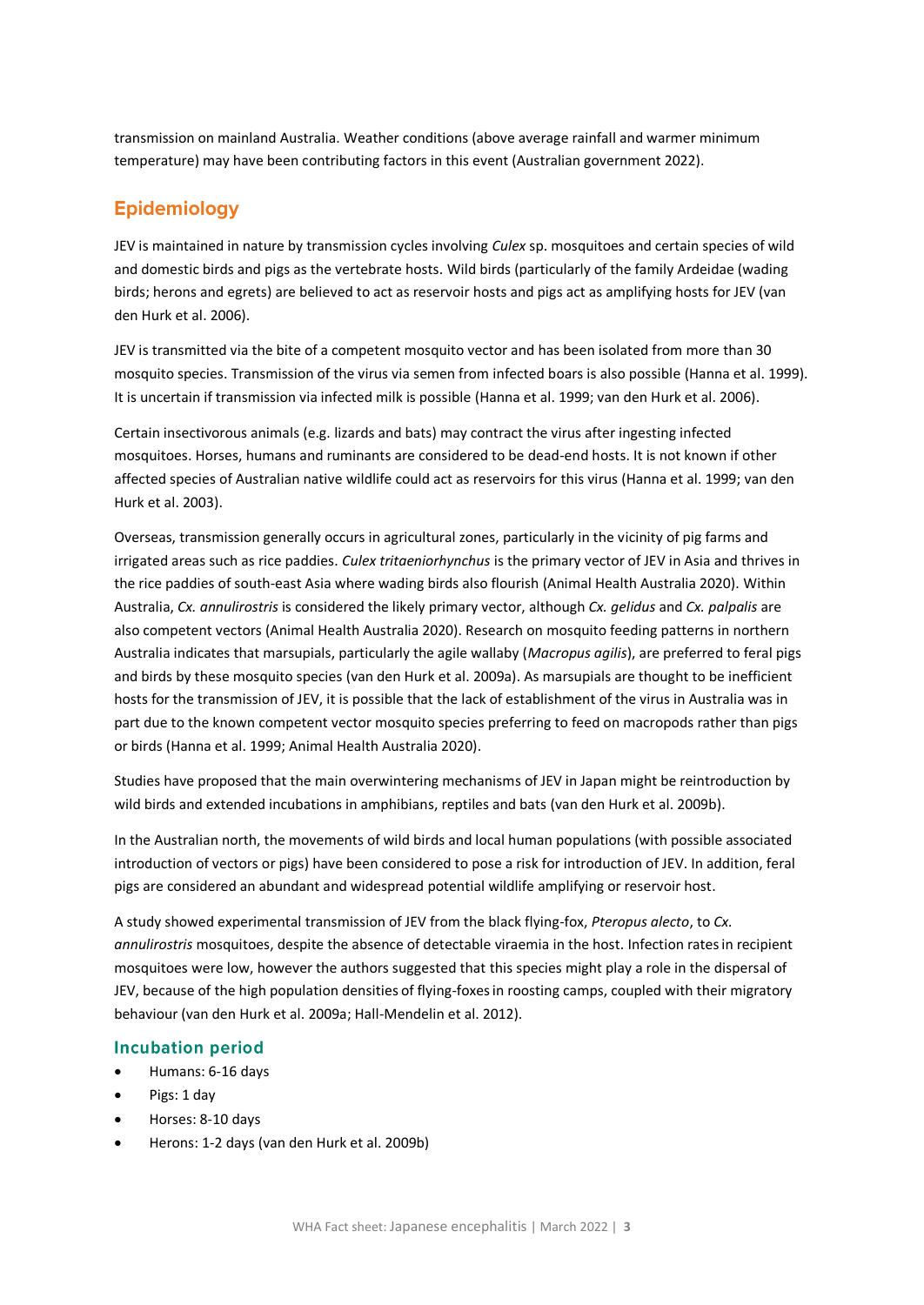• Bats, reptiles and amphibians: extended incubation possible; experimental studies demonstrated viraemia in bats after 107 days of artificial incubation.

# **Clinical signs**

**Humans**: Acute signs in humans include sudden onset of fever, gastrointestinal signs and headache Up to 20- 50% of clinical cases may develop encephalitis with associated neurological signs. Approximately 30% of survivors are left with ongoing and normally severe sequelae (Hills et al. 2015).

**Pigs:** Transplacental transmission of JEV can cause foetal encephalitis, abortion and stillbirth, with mummified foetuses. JEV can cause poor fertility in boars. Non-pregnant animals may show no signs. Surviving piglets commonly exhibit tremors, convulsions and death. Encephalitis may occur in piglets up to six months of age (see Animal Health Australia 2020).

**Horses:** Three clinical syndromes (see Animal Health Australia 2020):

- 1. Transient syndrome: fever up to 40°C for 2-3 days with anorexia, sluggish movement and congested or jaundiced mucous membranes; followed by an uneventful recovery
- 2. Lethargic syndrome: the above signs plus fevers reaching 41°C for up to a week, difficulty in swallowing, neck rigidity, radial paralysis, pronounced lethargy and falling or staggering
- 3. Hyperexcitable syndrome: high fever, aimless wandering or violent demented behaviour, blindness, profuse sweating, trembling, collapse and death.

## **Diagnosis**

In humans and animals, JE is confirmed either by isolation of the virus or by a rising antibody titre (in the absence of recent vaccination). In animals, a serum neutralisation test or immunohistochemistry may also confirm the diagnosis (van den Hurk et al. 2009a).In humans, if the infection is believed to be acquired in Australia, confirmation from a second reference laboratory is required.

# **Clinical pathology**

In humans, clinical laboratory findings of JE include moderate leucocytosis, mild anaemia, hyponatraemia, and cerebrospinal fluid (CSF) pleocytosis with a lymphocytic predominance (Hills et al. 2015; Animal Health Australia 2020).

# **Pathology**

There are no characteristic gross lesions in humans, animals or aborted foetuses. Oedema of the brain may be present in piglets.

In animals: histologically, there may be pronounced necrosis of Purkinje cells in the cerebellum with no inclusion bodies. A diffuse non-suppurative encephalomyelitis with neuronal necrosis, neuronophagia, gliosis, perivascular cuffing, spinal hypomyelinogenesis and engorged blood vessels with many mononuclear cells may be seen. Similar changes may be seen in humans.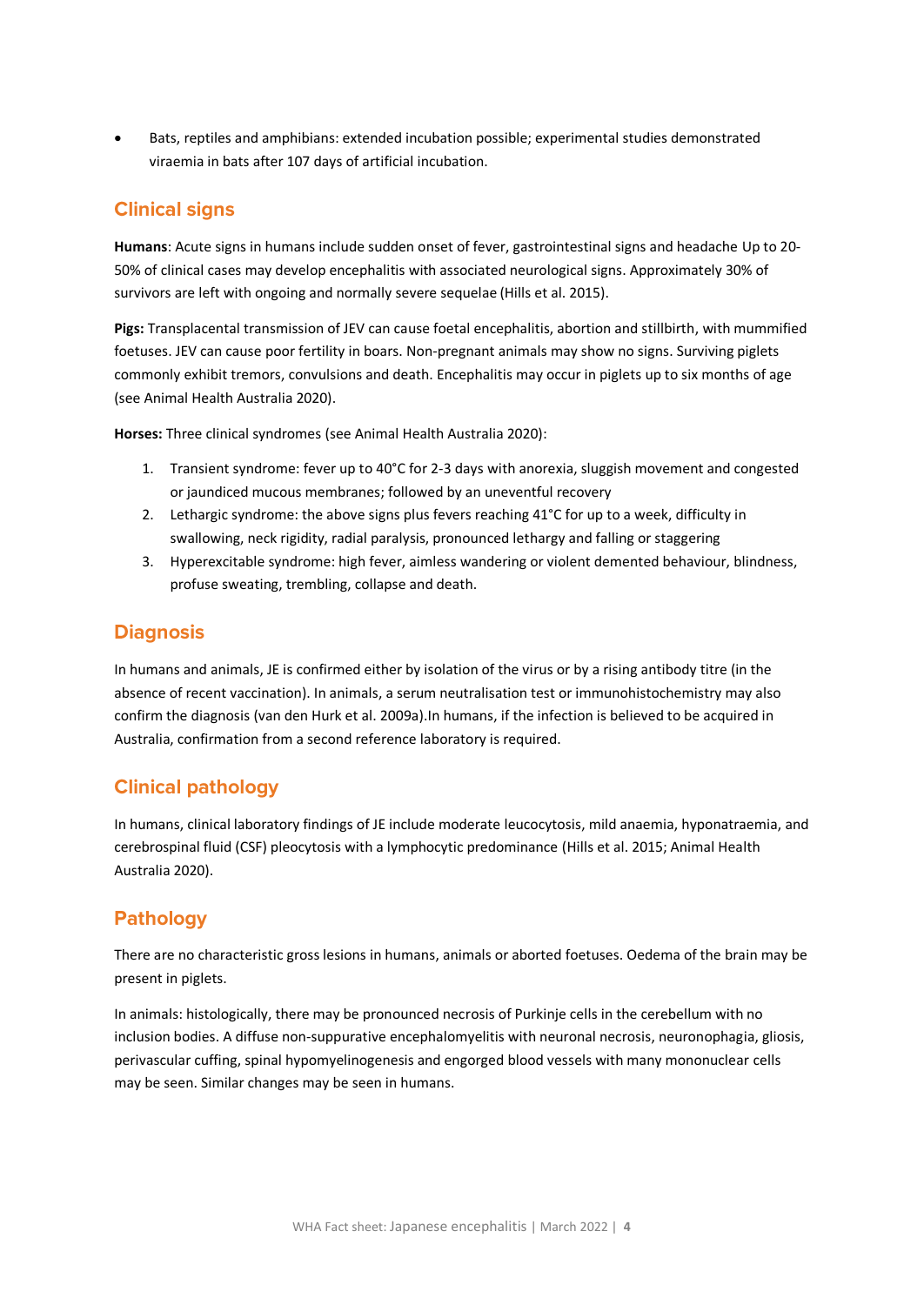# **Differential diagnoses**

#### **Pigs**

Diseases which cause abortions in sows and neurological diseases in piglets should be considered as differentials, e.g*.* Aujeszky's disease, blue eye paramyxovirus, classical swine fever, haemagglutinating encephalomyelitis, Leptospirosis, porcine brucellosis, porcine polioencephalomyelitis (either Talfan or Teschen type), porcine parvovirus, porcine Reproductive and Respiratory Disease, Salmonellosis and salt poisoning (Animal Health Australia 2020).

#### **Horses**

Diseases which cause fevers and neurological symptoms or ataxia in horses should be considered as differentials.

## **Laboratory diagnostic specimens**

In animals, diagnosis is made from serum, or from brain and other tissues collected aseptically and less than 12 hours post-mortem from animals in the acute stage of the disease. A range of fixed tissue samples should also be collected. Fresh samples should be transported chilled to the local government diagnostic laboratory, if expected to arrive within 48 hours after collection. Otherwise samples should be frozen and transported on dry ice (Hills et al. 2015).

## **Laboratory procedures**

Virus isolation may be performed in appropriate cell line cultures after mouse inoculation with clinical material. Serological tests used in both animals and humans include complement fixation, haemagglutination inhibition, serum neutralisation and/or enzyme-linked immunosorbent assay. Additional tests used in humans include immunoglobulin detection in serum or CSF, and detection of JEV RNA in clinical material(Animal Health Australia 2020).

#### **Treatment**

There is no specific treatment for JEV infection. For horses and humans, symptomatic and supportive treatment will depend on clinical signs.

# **Prevention and control**

In humans, pigs and horses, vaccination is a possible control method but there are limitations and considerations with deployment and supplies (Animal Health Australia 2020). Efforts should be undertaken to prevent mosquito-bites in both animals and humans. Ongoing or targeted mosquito control should also be performed, as appropriate. It has been recommended that piggeries should be located a minimum of 3 km from human dwellings.

Details of domestic animal control during a JE outbreak can be found in the AUSVETPLAN Japanese Encephalitis Response Strategy (Animal Health Australia 2020).

No special precautions are recommended for handling of animal carcasses or pathological specimens as they are not considered a source of infection (Animal Health Australia 2020).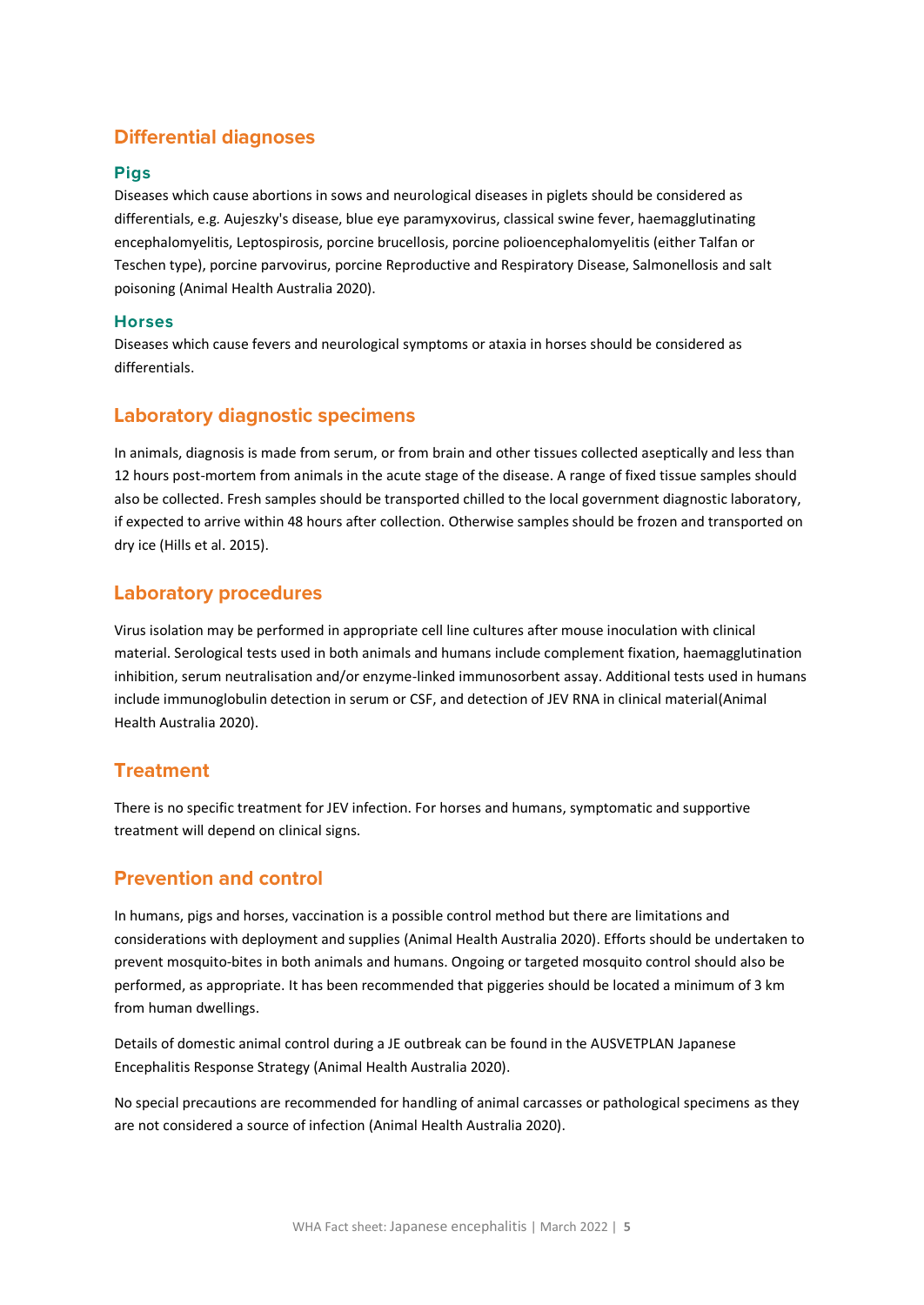# **Surveillance and management**

The AUSVETPLAN for JE is available at:

[www.animalhealthaustralia.com.au/our-publications/ausvetplan-manuals-and-documents.](http://www.animalhealthaustralia.com.au/our-publications/ausvetplan-manuals-and-documents)

In Australia, JE is a notifiable disease in both humans and animals. Trace-back activities may be instigated on infected humans and animals, and pigs may be monitored for further viral activity. Serum banking of potential wild animal hosts for later testing may be helpful (Animal Health Australia 2020).

Arbovirus surveillance is conducted in Australia via monitoring of mosquitoes and sentinel chicken flocks.

## **Statistics**

Wildlife disease surveillance in Australia is coordinated by the Wildlife Health Australia. The National Wildlife Health Information System (eWHIS) captures information from a variety of sources including Australian government agencies, zoo and wildlife parks, wildlife carers, universities and members of the public. Coordinators in each of Australia's States and Territories report monthly on significant wildlife cases identified in their jurisdictions. NOTE: access to information contained within the National Wildlife Health Information System dataset is by application. See the WHA website for more information: www.wildlifehealthaustralia.com.au/ProgramsProjects/eWHISWildlifeHealthInformationSystem.aspx#requests

There are no reports of JE in Australian wildlife in the National Wildlife Health Surveillance Database.

#### **Research**

AUSVETPLAN recommends that the National Arbovirus Monitoring Program and flavivirus sentinel programs should monitor the spread of JEV through the use of appropriate sentinel hosts and vector testing and monitoring (Animal Health Australia 2020).

To better understand the role of Australian wildlife in JEV epidemiology, and to better understand the potential impact of JE in Australia, areas of research include:

- Evaluation of Australian wildlife as potential reservoirs or clinically affected species
- Epidemiological modelling of the possible spread of JEV in Australia, based on vector competence, abundance and movement and potential host dynamics (including wild birds and feral pigs)
- Assessment of current biosecurity measures
- Assess the timeliness of likely detection, reporting and control measures
- Analyses of the financial impact of a JE incursion or establishment.

# **Human health implications**

JEV is responsible for more than 60,000 human cases of clinical JE globally each year, with an expected case fatality ratio of around 25% (Campbell et al. 2011). Most infections occur in clusters at the end of the mosquito breeding season or summer (Hanna et al. 1999; Animal Health Australia 2015).

The Australian Department of Health has a fact sheet on Japanese encephalitis, that can be consulted for further information on JE and human health [\(www.health.gov.au/health-topics/japanese-encephalitis\)](http://www.health.gov.au/health-topics/japanese-encephalitis).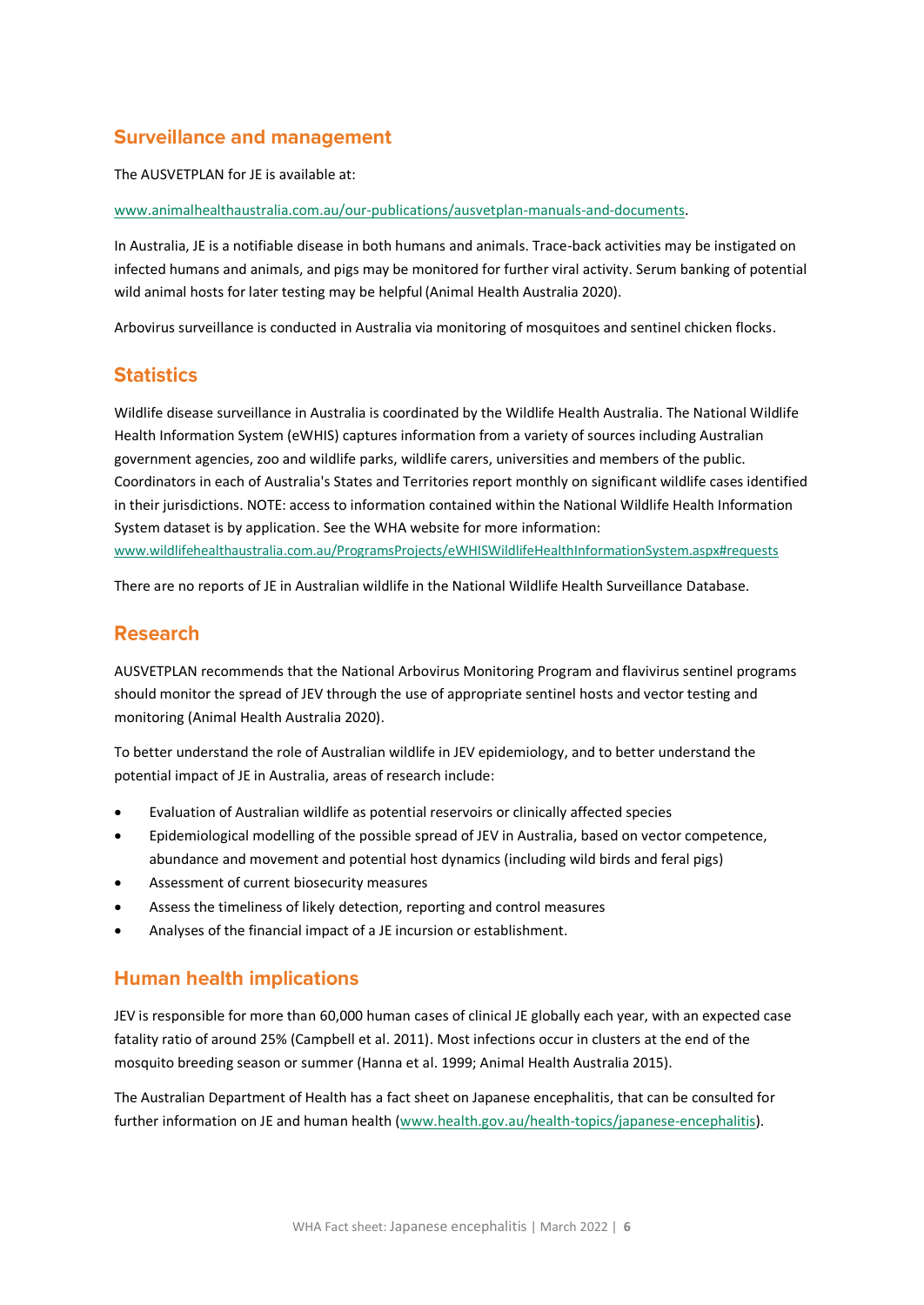# **Conclusions**

In early 2022, JEV was detected in piggeries in southern Qld, NSW, Victoria and South Australia. Cases in humans were also reported. JE is a notifiable disease in Australia. It can cause severe clinical disease in affected species. The range of JEV is expanding globally. It has previously entered the Torres Strait islands and the Australian mainland. The epidemiological cycle JEV is not fully understood but wildlife reservoirs (wild birds) and competent vectors for JEV are both present in Australia. It is not known whether other Australian wildlife such as dingos, marsupials, bats, amphibians and reptiles are susceptible, are potential reservoir hosts, or may play a role in impeding the establishment of JE.

#### **References and other information**

Animal Health Australia (2015) Animal Health in Australia 2014. Animal Health Australia, Canberra, ACT.

Animal Health Australia (2020) Australian Veterinary Emergency Plan. AUSVETPLAN. Disease Strategy. Japanese Encephalitis. *AUSVETPLAN Edition 50* Available a[t https://animalhealthaustralia.com.au/ausvetplan](https://animalhealthaustralia.com.au/ausvetplan) [Accessed 7 Mar 2022].

Australian Department of Health and Ageing (2004) 'Japanese encephalitis fact sheet.' Available at <http://www.health.gov.au/internet/main/publishing.nsf/Content/health-arbovirus-pdf-fsjapanese.htm> [Accessed 09/07/2009].

Australian government (2022) Australia's Japanese Encephalitis report to OIE.

Campbell GL, Hills SL, Fischer M, Jacobson JA, Hoke CH *et al.* (2011) Estimated global incidence of Japanese encephalitis: a systematic review. *Bulletin of the World Health Organization* **89**, 766-774.

Hall-Mendelin S, Jansen CC, Cheah WY, Montgomery BI, Hall RA *et al.* (2012) *Culex annulirostris* (Diptera: Culicidae) host feeding patterns and Japanese Encephalitis Virus ecology in Northern Australia. *Journal of Medical Entomology* **49**, 371-377.

Hanna JN, Ritchie SA, Phillips DA, Lee JM, Hills SL *et al.* (1999) Japanese Encephalitis in North Queensland, Australia, 1998. *Medical Journal of Australia* **170**, 533-536.

Hanna JN, Ritchie SA, Phillips DA, Shield J, Bailey MC *et al.* (1996) An outbreak of Japanese Encephalitis in the Torres Strait, Australia, 1995. *Medical Journal of Australia* **165**, 256-260.

Hills SL, Rabe IB, Fischer M (2015) Japanese Encephalitis. In 'Yellow Book - Chapter 3 - Infectious Diseases Related to Travel.' (Centers for Disease Control and Prevention Available at <http://wwwnc.cdc.gov/travel/yellowbook/2016/infectious-diseases-related-to-travel/japanese-encephalitis> [Accessed 28 February 2016].

Mackenzie JS, Williams DT, Smith DW (2007) Japanese encephalitis virus: the geographic distribution, incidence, and spread of a virus with a propensity to emerge in new areas. *Perspectives in medical virology* **16**, 201-268.

NT government (2022) 'Japanese encephalitis.' Available at [https://nt.gov.au/wellbeing/health-conditions](https://nt.gov.au/wellbeing/health-conditions-treatments/viral/japanese-encephalitis)[treatments/viral/japanese-encephalitis](https://nt.gov.au/wellbeing/health-conditions-treatments/viral/japanese-encephalitis) [Accessed 3 Mar 2022].

Ritchie SA, Rochester W (2001) Wind-blown mosquitoes and introduction of Japanese Encephalitis into Australia. *Emerging Infectious Diseases* **7**, 900-903.